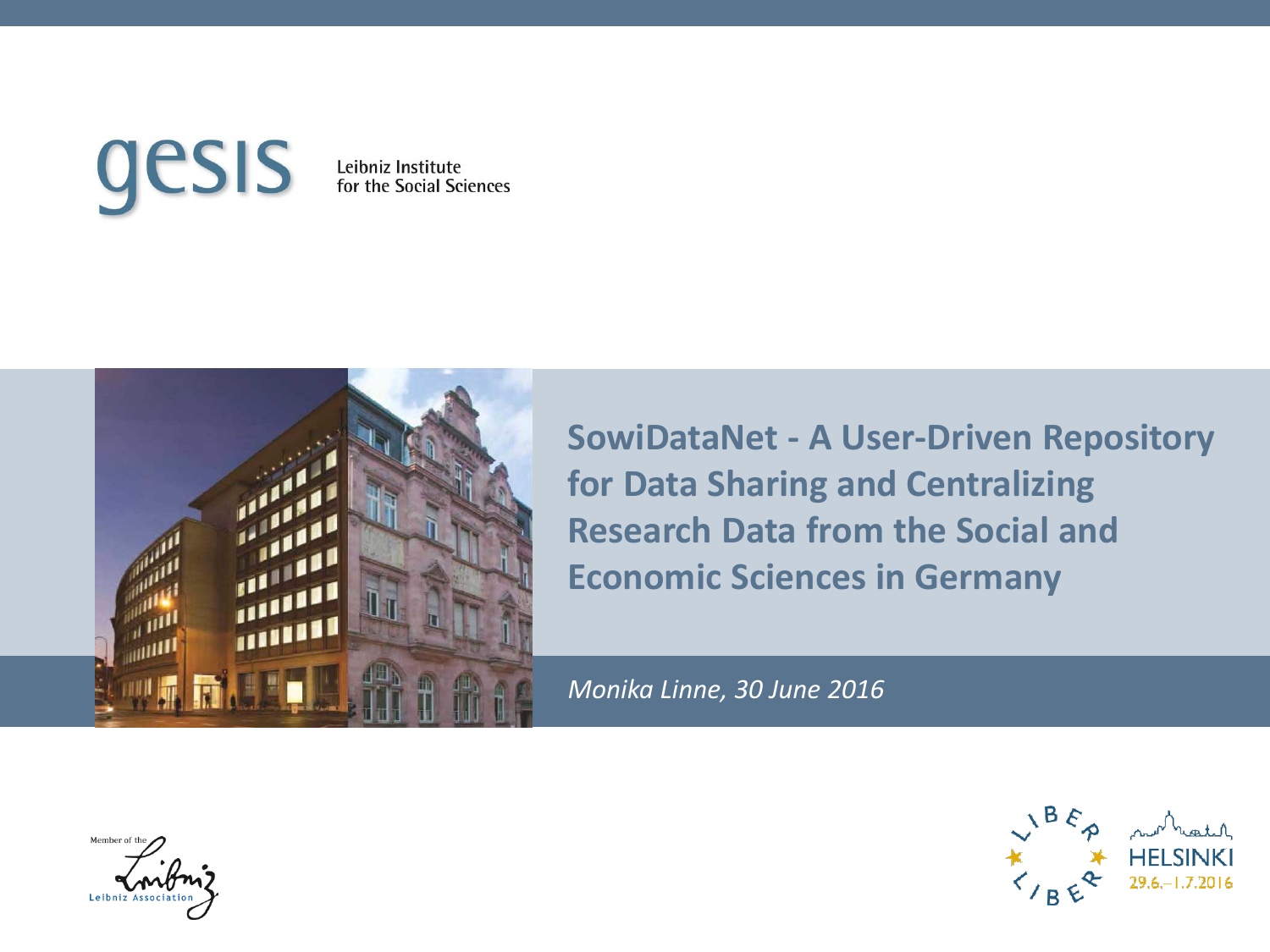## **SowiDataNet Initiative – who we are**

New infrastructure for archiving and distribution of quantitative research data of the social and economic sciences:



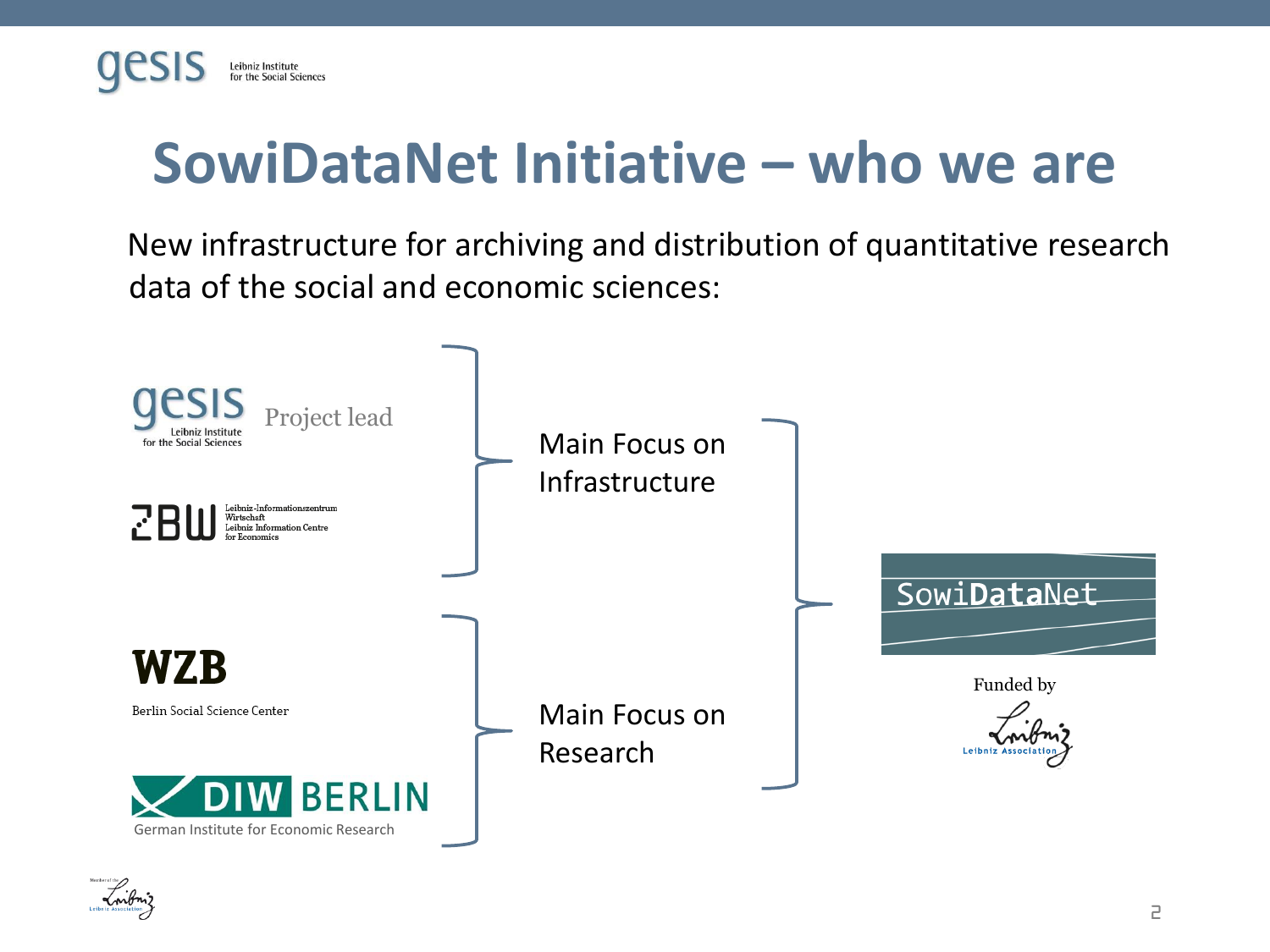

## **Excursion:**

# **Current Data Sharing Situation in Germany**

- $\cdot$  In 1998, the German Research Foundation demanded: *"Primary data as the basis for publications shall be securely stored for ten years in a durable form in the institution of their origin"* (German Research Foundation, 1998)
- **♦ 18 years later researchers in Germany are still very** reluctant when it comes to data sharing
- Most academic institutions have neither a research data policy nor an appropriate data infrastructure
- **EX** Funders and journals increasingly request data publication
- **<sup>◆</sup> Scattered, unstandardized data archiving in different** organizations, repositories, research data centers
- ◆ No central search and archiving portal (data is hard to find, efficient reuse is hampered)

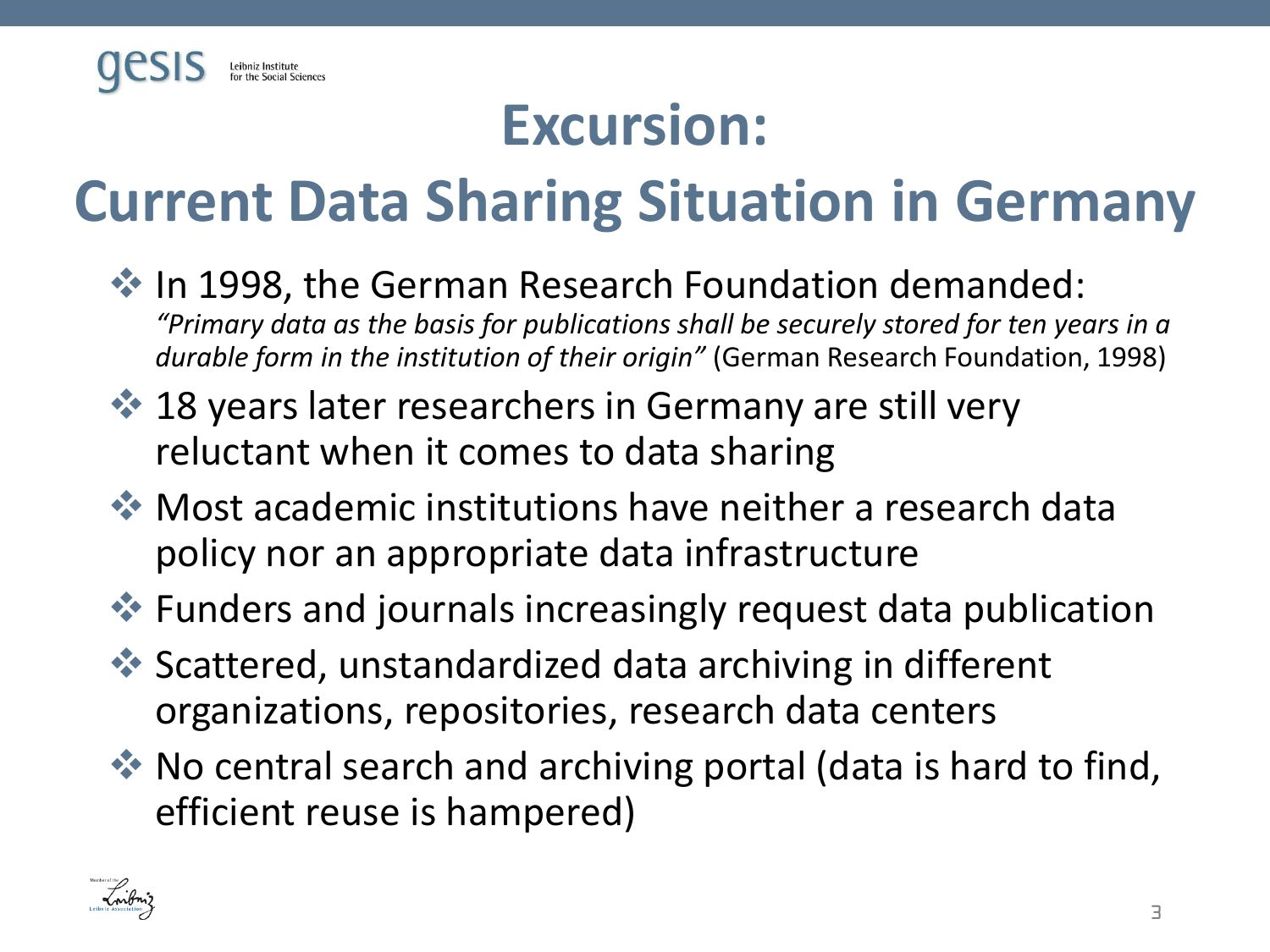

## **SowiDataNet: Purpose**

- ◆ Providing a research data infrastructure for organizations, individual researchers and journals
- **◆ Bringing together research data from different sources** and data providers
- SowiDataNet ensures safe data storage and a central access to data
- **Establish a data sharing mentality in Germany**
- Reduce reluctance of data sharing by:
	- Making data sharing as easy and attractive as possible
	- **Enhancing knowledge about data management**

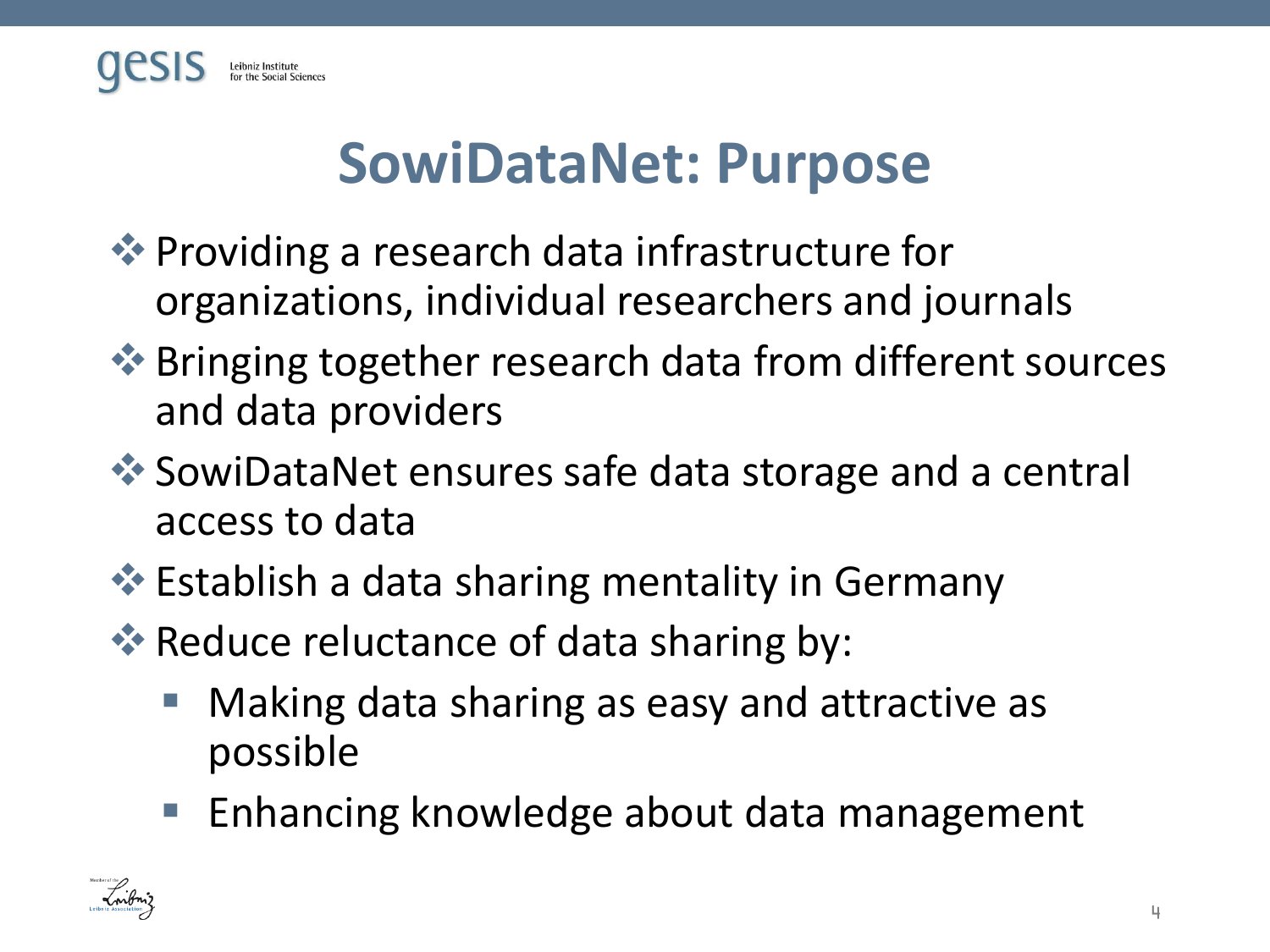

## **Target Group**



Individual researchers & journals

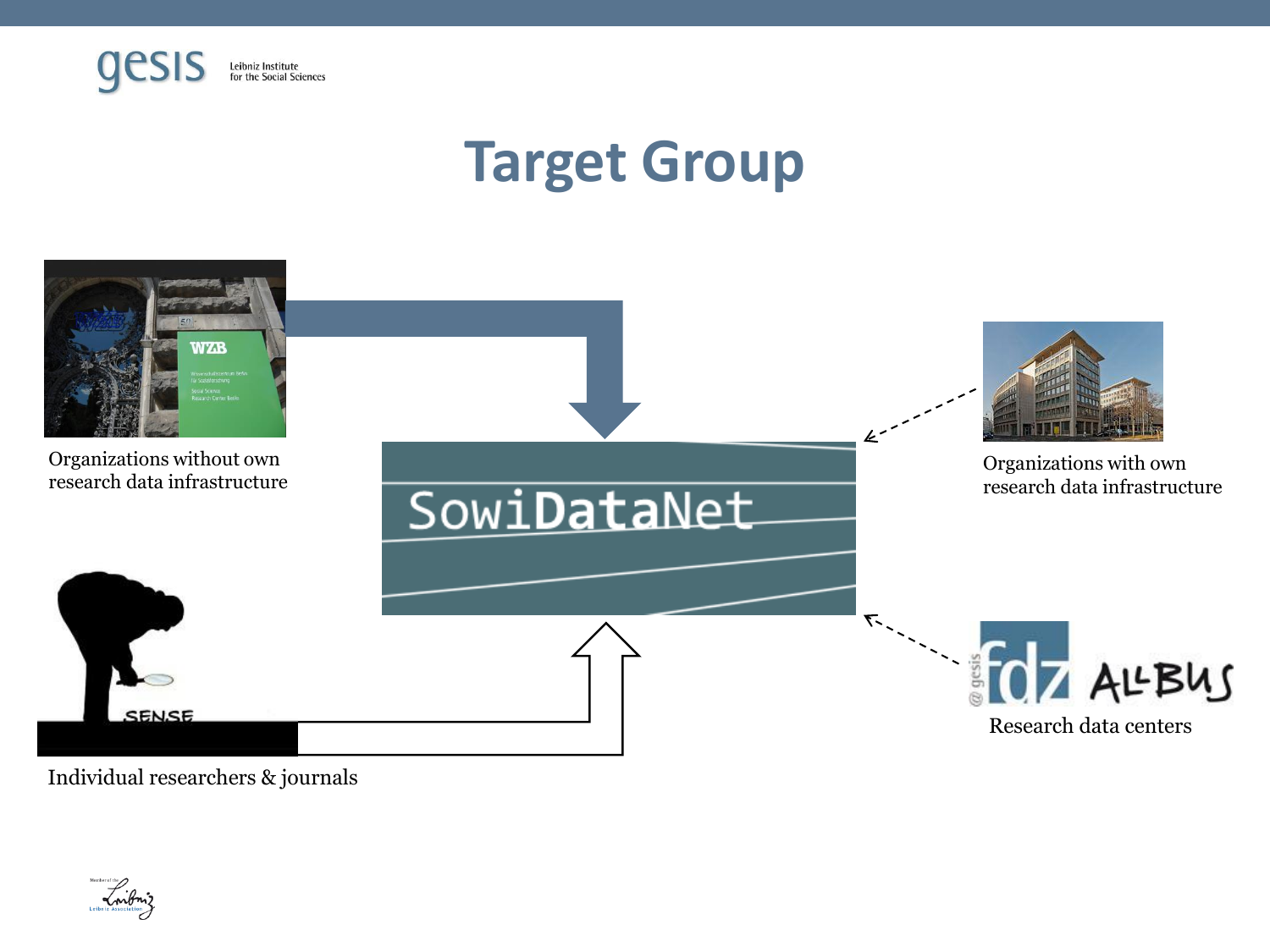

#### **SowiDataNet: Features**

- **Example 3 Fights (data provider keeps full** and the central metal of the Resetion of the Resetion of the Resetion of the Resetion of the Resetion of the Resetion of the Resetion of the Resetion of The Resetion of The Res data control)
- ◆ Persistent DOI registration for data citation
- **◆ Bit stream preservation**
- **◆ Storage for at least 10 years**
- ◆ Workshops for institutional curation experts
- ◆ Metadata standards, such as Dublin Core and DataCite are applied for better traceability and accessibility
- ◆ Modular system (future extension by other disciplines possible)
- ◆ Special features for academic institutions

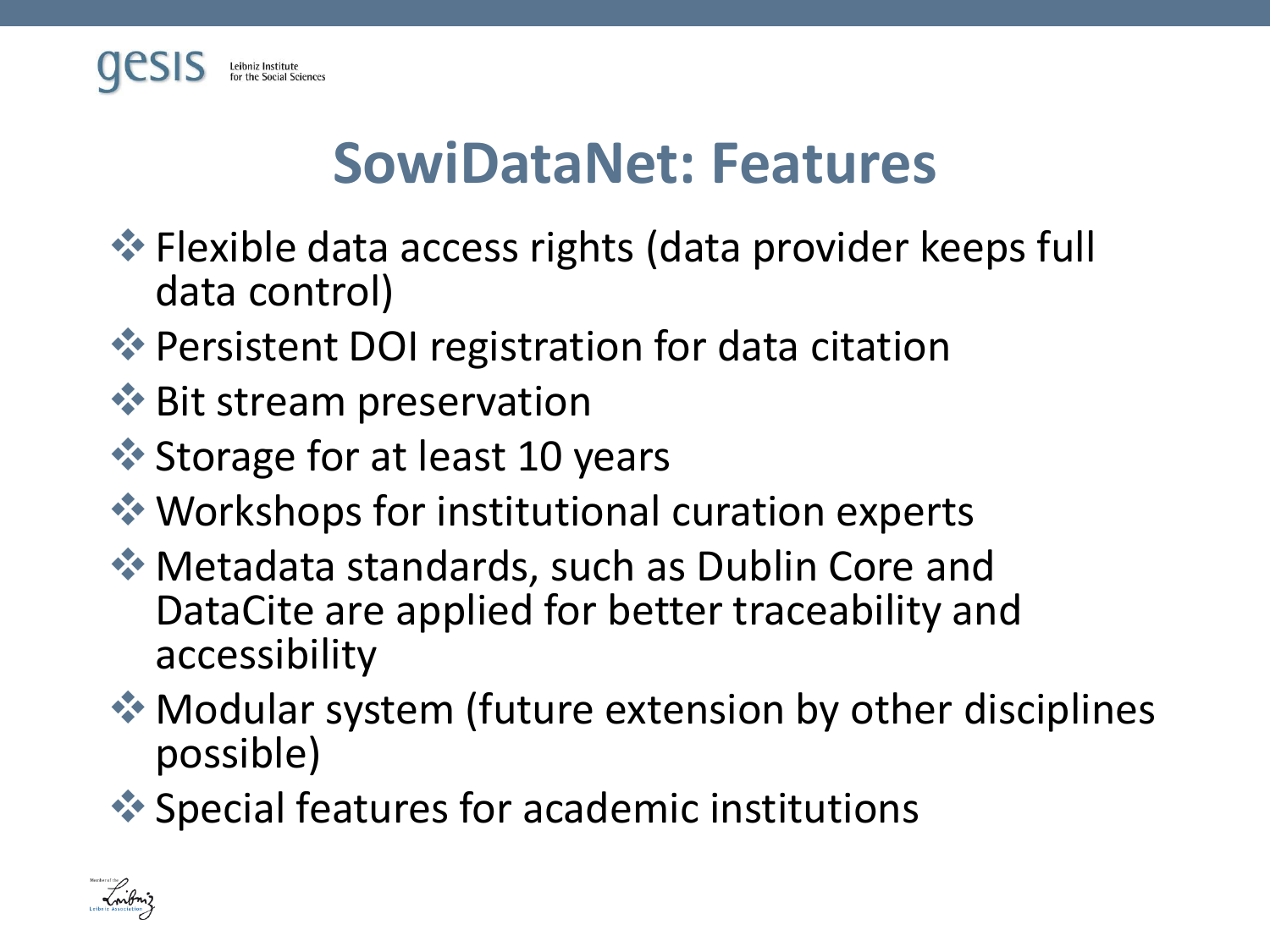

## **SowiDataNet for Institutions**

Institutions without data infrastructure need a repository for their research data:

- ◆ Interface-based usage of SowiDataNet on institutional websites (corporate design)
- ◆ Since the quality of data documentation has an effect on the institutional reputation, the data is double reviewed
- ◆ Institutional and GESIS curator necessary for support and review
- **<sup>◆</sup> Standardized review provided by checklists, including** mandatory fields (data protection regulations)

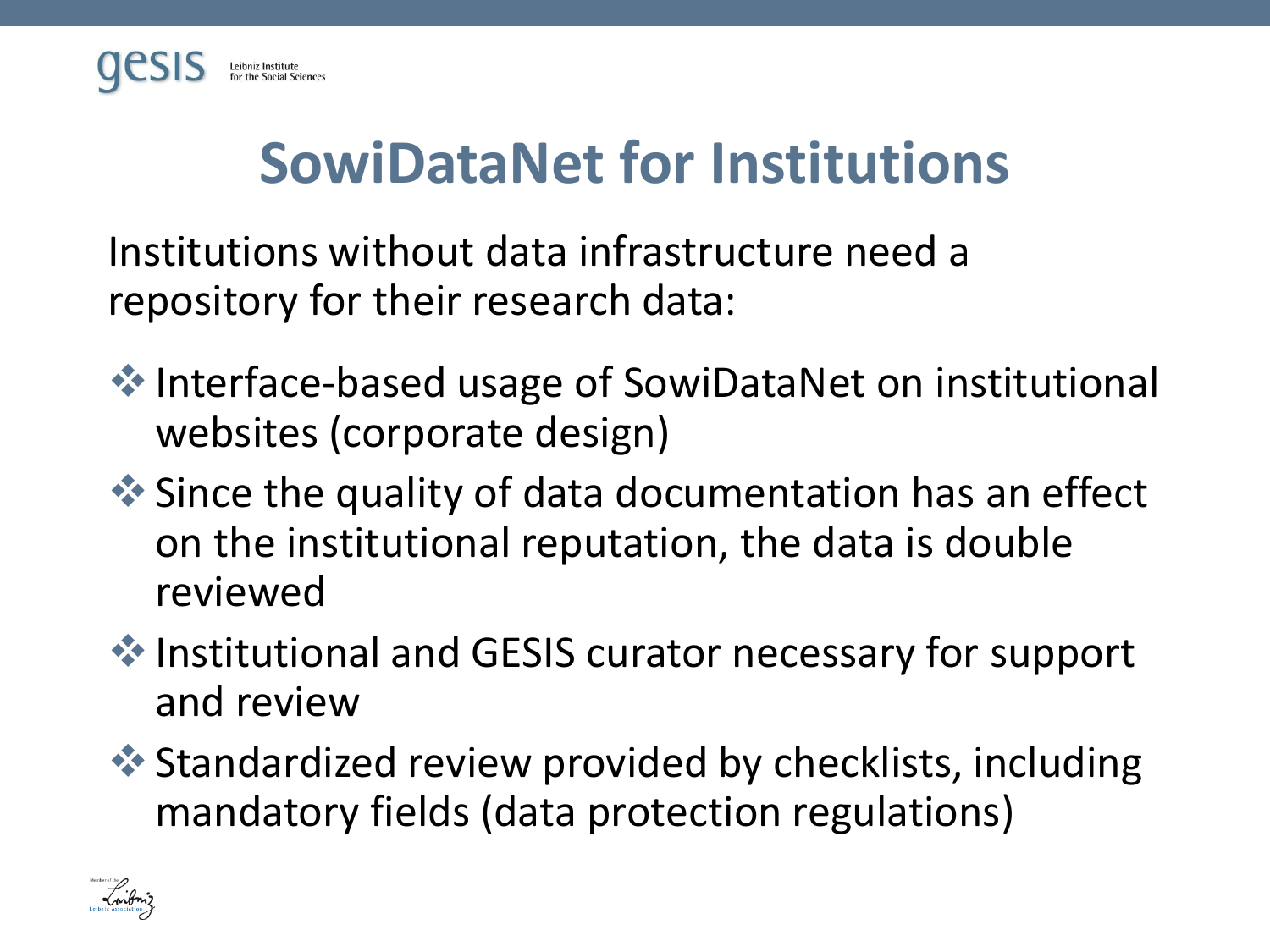### **SowiDataNet – Double-Review**

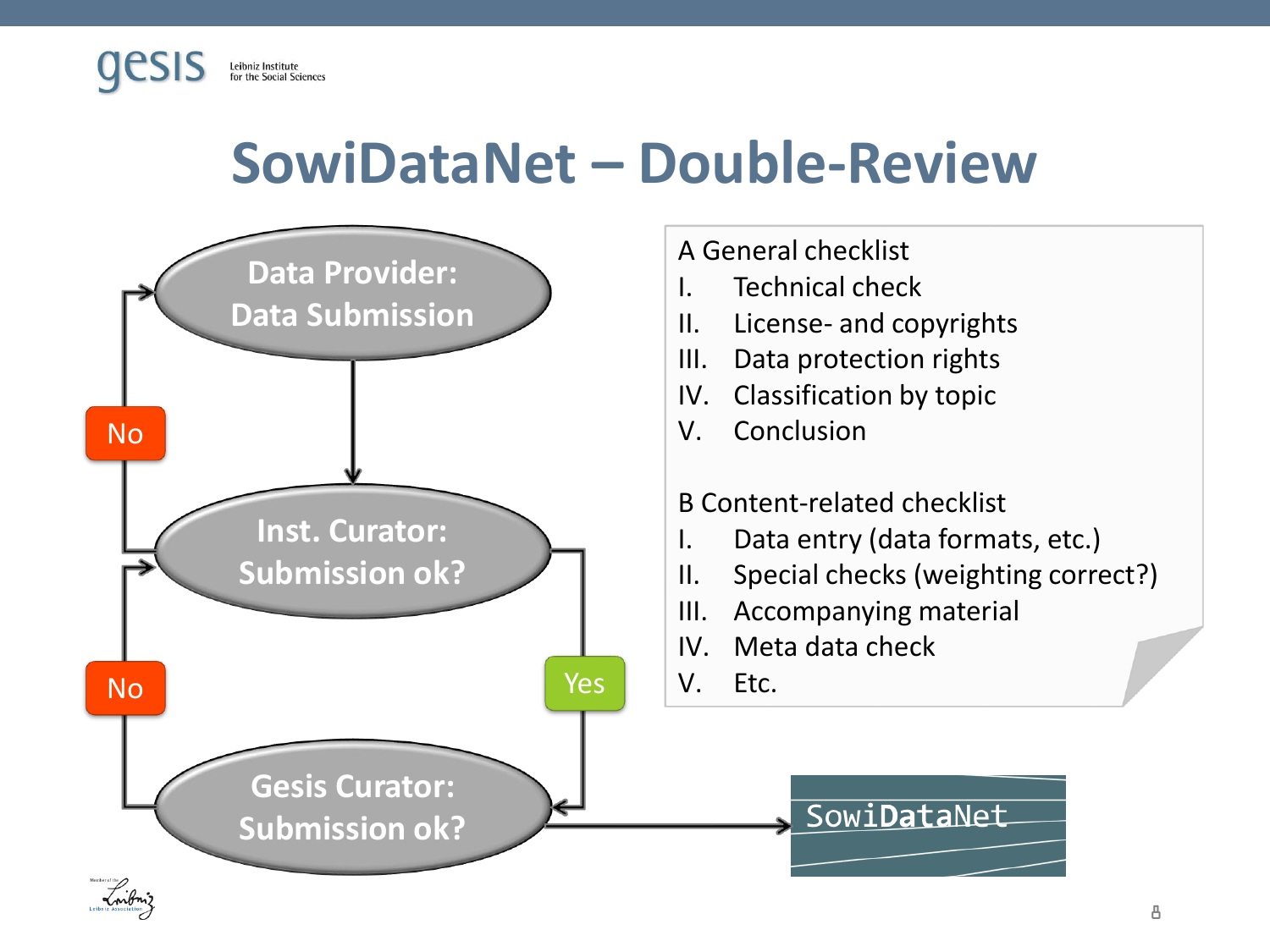

## **SowiDataNet – Institutional View**

- $\triangleleft$  Customized view all documented projects will be displayed as an institutional collection in the institutional corporate design
- ◆ By this the attractiveness of SowiDataNet may be increased for institutions without an own infrastructure (institutional data library)
- Users can conveniently browse institutional collections
- ◆ Once established, institutional researchers may be motivated and upload their data for better visibility and inner-institutional reputation

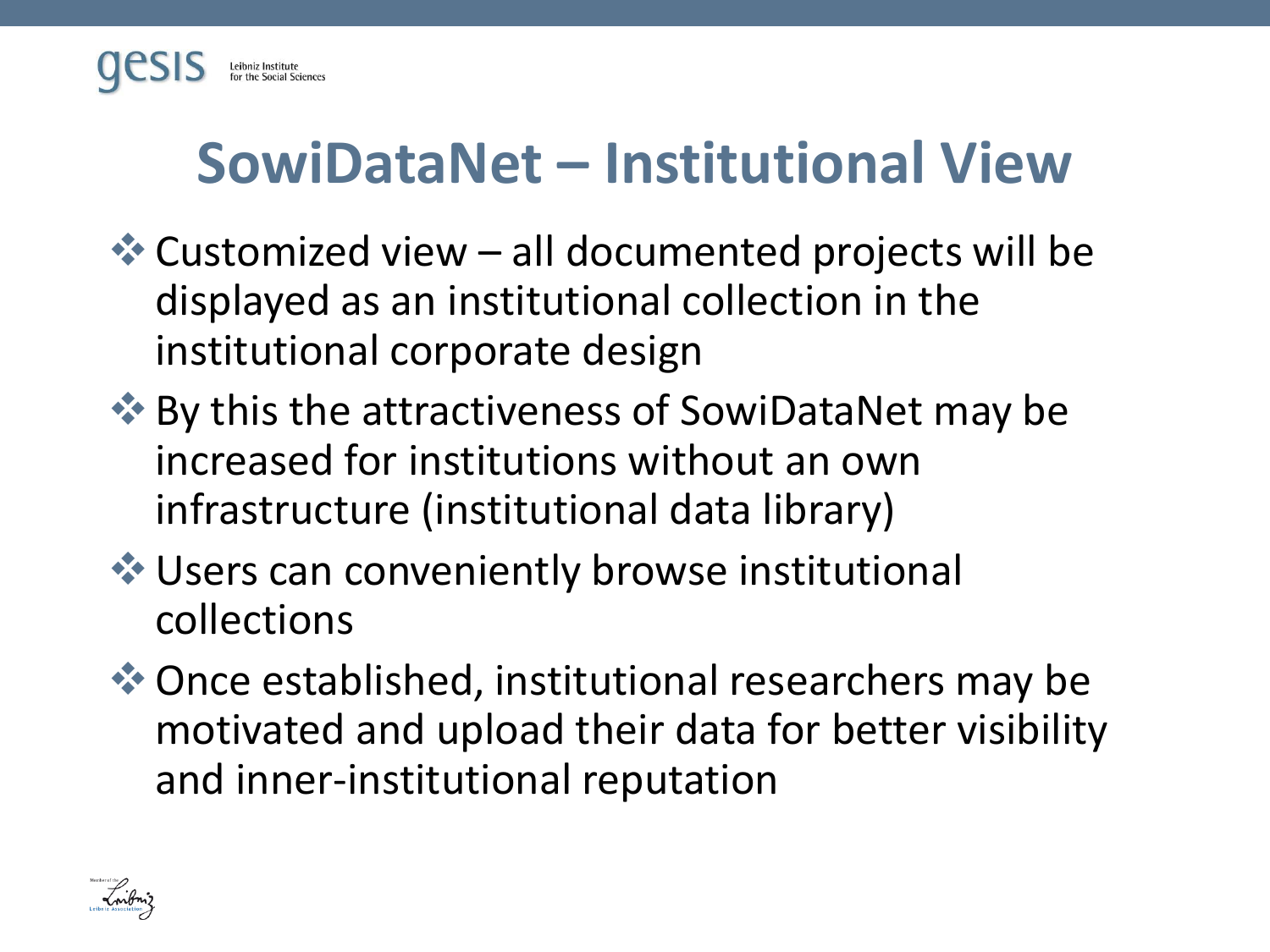

## **SowiDataNet – Versioning**

- Data curator is responsible for versioning (three-digit version number X.X.X.)
- $\cdot$  Institutional curators will be supported by providing a versioning guide to them
- $\cdot$  Versioning will be applied for any changes to the documents
- **◆ With each new version number the project receives** a new DOI
- **◆ DOIs of older Versions will have a reference that** there are newer Versions available

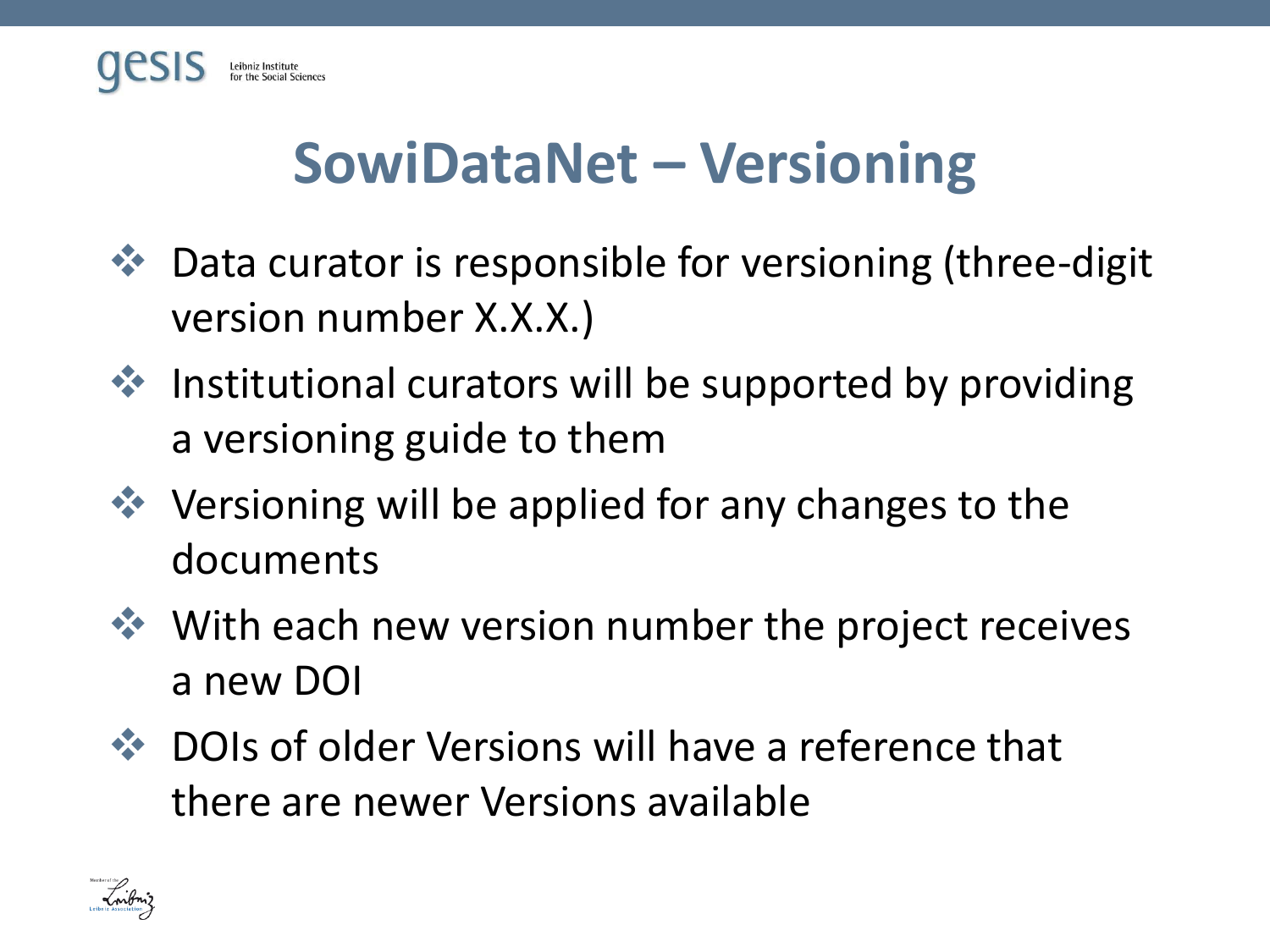